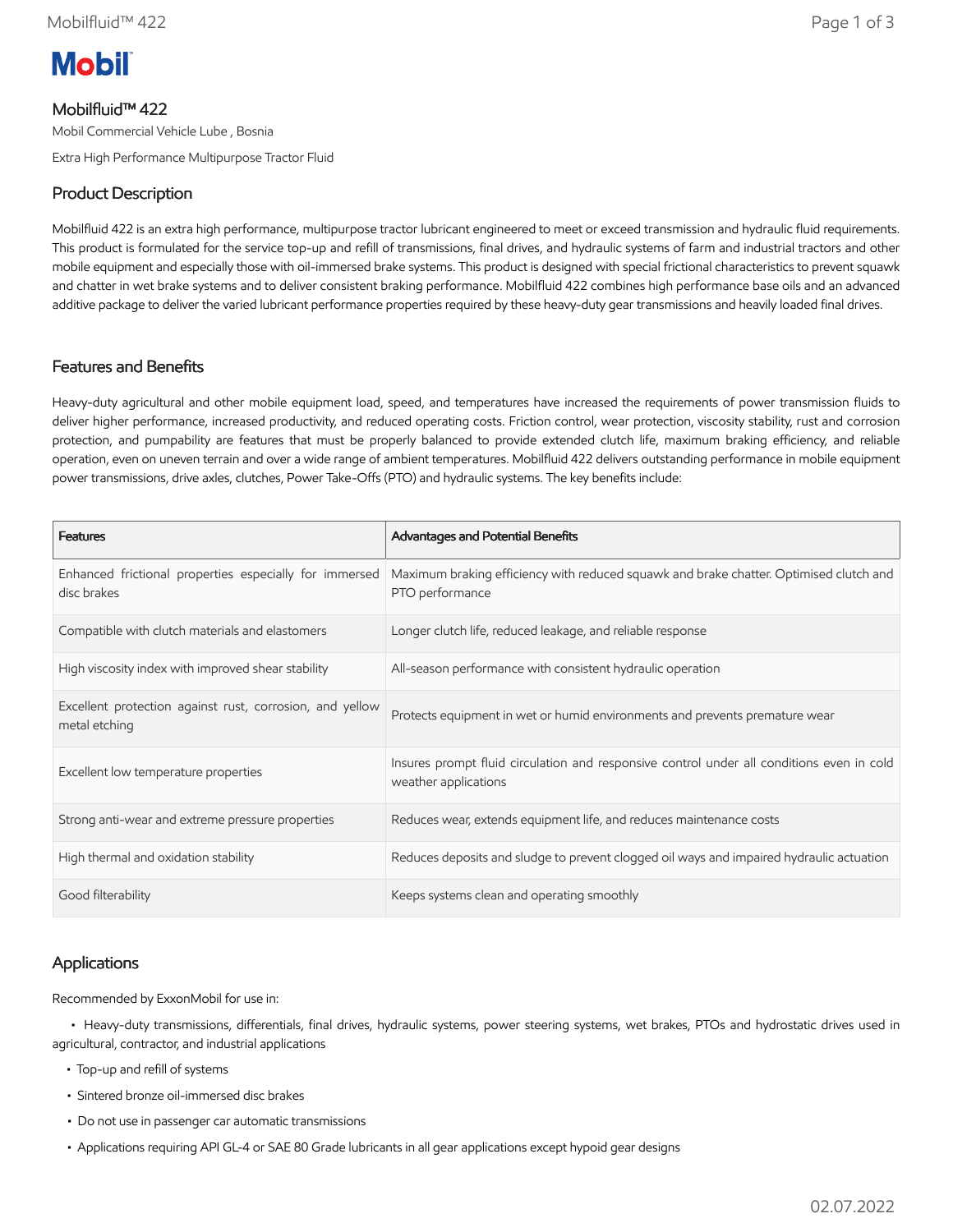## Specifications and Approvals

This product is recommended by ExxonMobil for use in applications requiring:

API GL-4

MASSEY FERGUSON CMS M1135

This product meets or exceeds the requirements of the following industry and builder specifications:

Ford ESEN-M2C86-B

# Properties and Specifications

| Property                                        |       |
|-------------------------------------------------|-------|
| Brookfield Viscosity @ -18 C, mPa.s, ASTM D2983 | 9000  |
| Density @ 15 C, kg/l, ASTM D4052                | 0.894 |
| Flash Point, Cleveland Open Cup, °C, ASTM D92   | 226   |
| Kinematic Viscosity @ 100 C, mm2/s, ASTM D445   | 10.8  |
| Kinematic Viscosity @ 40 C, mm2/s, ASTM D445    | 85    |
| Pour Point, °C, ASTM D97                        | $-30$ |
| Viscosity Index, ASTM D2270                     | 110   |

#### Health and safety

Health and Safety recommendations for this product can be found on the Material Safety Data Sheet (MSDS) @ [http://www.msds.exxonmobil.com/psims](http://www.msds.exxonmobil.com/psims/psims.aspx) /psims.aspx

All trademarks used herein are trademarks or registered trademarks of Exxon Mobil Corporation or one of its subsidiaries unless indicated otherwise. 09-2020

.

Typical Properties are typical of those obtained with normal production tolerance and do not constitute a specification. Variations that do not affect product performance are to be expected during normal manufacture and at different blending locations. The information contained herein is subject to change without notice. All products may not be available locally. For more information, contact your local ExxonMobil contact or visit [www.exxonmobil.com](http://www.exxonmobil.com/)

ExxonMobil is comprised of numerous affiliates and subsidiaries, many with names that include Esso, Mobil, or ExxonMobil. Nothing in this document is intended to override or supersede the corporate separateness of local entities. Responsibility for local action and accountability remains with the local ExxonMobil-affiliate entities.